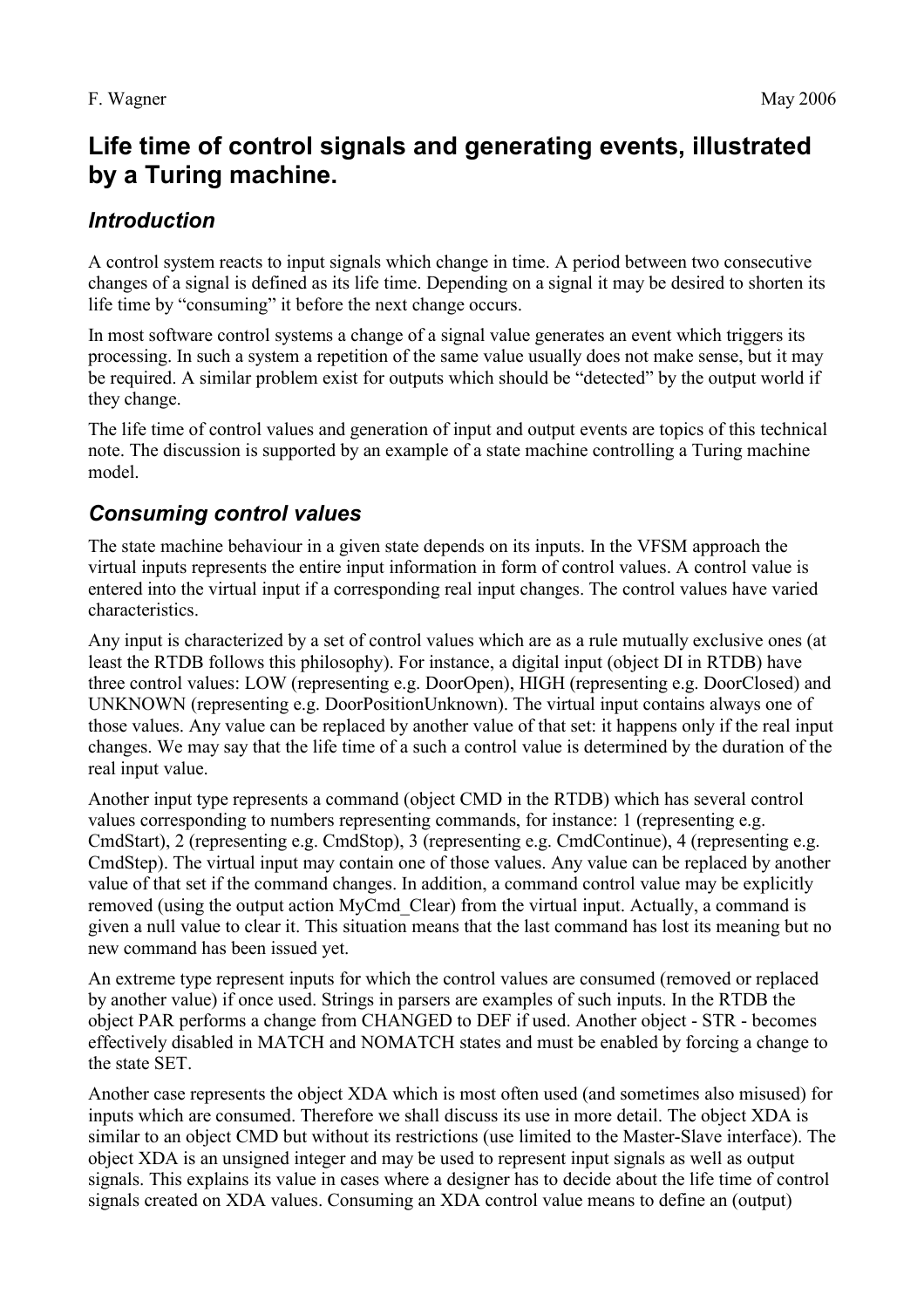action which sets it to a neutral value not used for creation of some other control value. For instance, we use (taken from the example below) MoveDone (1) as a control value. Using an action ClearMoveDone to set the XDA value to 0 effectively removes the XDA control value from the virtual input.

# *Generating input events*

The VFSM executor is triggered by events. An event is caused by a change of a control value. There are objects which changes are clear, and mean e.g. for a digital output one of the following: LOW- >HIGH, LOW->UNKNOWN, HIGH->LOW, etc.; a change LOW->LOW does not make sense.

The problem is not so obvious for certain other objects which behave like a command: in addition to change like CmdStart->CmdStop we may want to repeat the command. Repeating the command would mean to apply for instance the CmdStep several times in succession. Unfortunately, receiving the same command value means no change for the command object. In such situations we have to force an intermediate dummy change, regenerating in such a way the ability of the object to create an event. For the CMD object a special Clear action is available.

Another object often used for this purpose is XDA. It is an input/output object and if used as an input object it needs also one dummy value as an action. Those dummy value is then used as a "break" between two identical input values.

# *Output action events*

A different life time problem exists for outputs which are defined by objects used for defining actions. Performing an action means to trigger an I/O handler which is to pass a real value to the controlled application. This can be repeated at any time. If the TCP/IP communication is used for that purpose clients are advised only if an object value has changed. Performing the same action means setting the same value and does not generate an event which would be sent to clients. Hence, any outputs controlled via TCP/IP link cannot repeat the same value. Of course, if the value is a digital output there is no use for repeating its value. If the output has a "command" character (do something) we may want to repeat an action, for instance repeating several movements in the same direction. Such application requires interleaving two identical actions with dummy actions (do nothing) which effectively produces the required events.

As already mentioned string processing is an extreme example of events which as a rule have to be consumed immediately after they are used. Therefore we have chosen a Turing machine as an example supporting our discussion. In that example we will be able to show all discussed problems: consumption of used (input) control values, regeneration of the event creation ability of input objects and generation of (output) events for repeated actions. The reader may download the example and study it by using StateWORKS Studio.

# *Turing machine*

A Turing machine [1] consists of a tape and a read/write head. The head can be moved along the tape (or tape in relation to the head) to the right or left. The head can read a symbol from the tape and can write a symbol onto the tape.

The functioning of the Turing machine is determined by a finite state machine which reacts to symbols scanned by the head. After each movement the head reads a symbol from the tape. Depending on the read symbol the finite state machine decides what to do:

- leave the symbol on the type or overwrite it with another symbol
- move to the right or to the left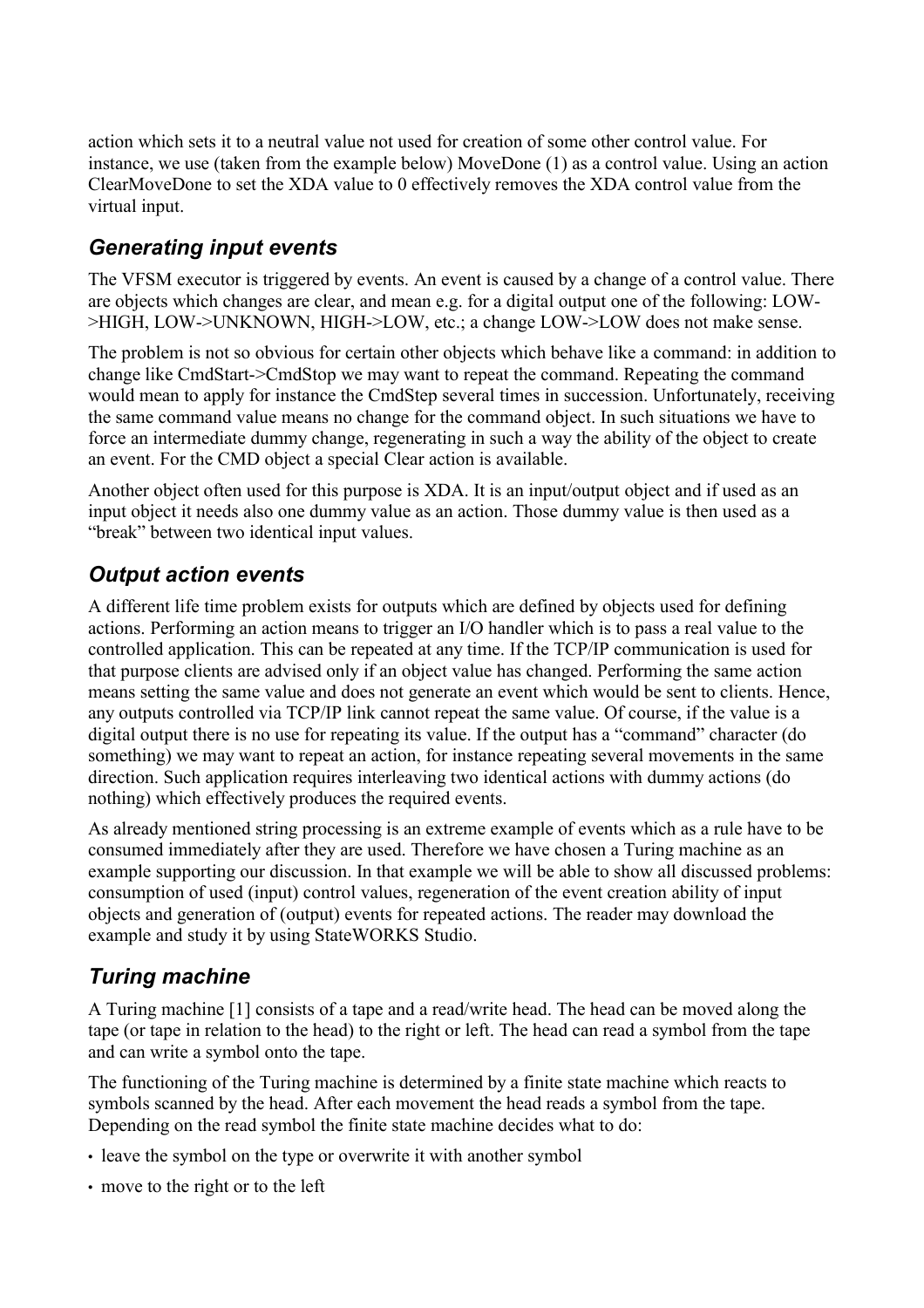A Turing machine does not have any practical meaning but it is a good conceptual model for the study of automata.

### *Turing machine model*

We have prepared a model of a Turing machine as shown in [Figure 1](#page-2-0). The actual model of a Turing machine is a tape represented by 24 cells which can contain digits 0 and 1. The position of the head is indicated as a "grey" cell. Running an appropriate state machine we can solve a specific problem with the Turing machine. The state machine controls the head movements and the writing of symbols onto the tape.

<span id="page-2-0"></span>

|                                |  |  | 01000100010011111000 |  |  |  |  |  |  |  |  |  |  |  |  |  |  |  |  |  |
|--------------------------------|--|--|----------------------|--|--|--|--|--|--|--|--|--|--|--|--|--|--|--|--|--|
| Figure 1: Turing machine model |  |  |                      |  |  |  |  |  |  |  |  |  |  |  |  |  |  |  |  |  |

The full graphical user interface of the model is shown in [Figure 2.](#page-2-1) The model connects to the RTDB based StateWORKS run-time system (for instance SWLab) running a state machine which is to control the Turing machine. The upper part of the model displays information about the connections (TCP/IP address and port), a list of RTDB objects used and the configuration path of the used state machine. Entering any other symbol is considered as an empty cell. The lower part of the model shows a log windows which display all signals received by the Turing machines. The log window may be cleared.

| <b>FR</b> SWTuring                                        |                                                            |                                                                   |                                                     |                |
|-----------------------------------------------------------|------------------------------------------------------------|-------------------------------------------------------------------|-----------------------------------------------------|----------------|
| Disconnect<br>Connect  <br>Connected                      | Host1<br>LOCALHOST                                         | Port1<br>9091<br>G:\StateWOComplement\Conf\T_TwoComplement.swd (9 | VFSM: T_TwoComplement:01<br>XDA: Input<br>XDA: Move | v              |
| 19<br>Move left                                           | 0<br>0<br>1<br>Move left                                   | 0<br>0<br>0<br>1<br>Move right                                    | Init<br>0<br>0                                      | Step<br>Start) |
| Move left<br>Move left<br>Move left<br>Write 0            | Write 1<br>Move left<br>Write 1<br>Move left               | Move right<br>Move right<br>Move right<br>Move right              |                                                     |                |
| Move left<br>Write 0<br>Move left<br>Write 1<br>Move left | Write 0<br>Move left<br>Write 1<br>Move left<br>Move right | Move right<br>Move right<br><b>END</b><br>Move left               |                                                     |                |
| Write 1<br>Move left<br>Write 1<br>Move left              | Move right<br>Move right<br>Move right<br>Move right       |                                                                   |                                                     |                |
| Write 1<br>Move left<br>Write 0<br>Move left              | Move right<br>Move right<br>Move right<br>Move right       |                                                                   |                                                     |                |
| Write 1                                                   | Move right                                                 |                                                                   |                                                     | Clear          |

<span id="page-2-1"></span>*Figure 2: Turing machine model*

The model employs "advise" on the XDA objects "Move" and "Write" (with attribute *.Val*). Thus, any changes of those values trigger the Turing machine. The machine can perform two operations:

- *Write*: 0, 1, 2 ("clear" the cell content) and 4 (END of the operation)
- *Move*: 0 (move left) and 1 (move right).

The *Write* operation is acknowledged by a *WriteDone* signal = 1 ([Figure 3a](#page-3-0)).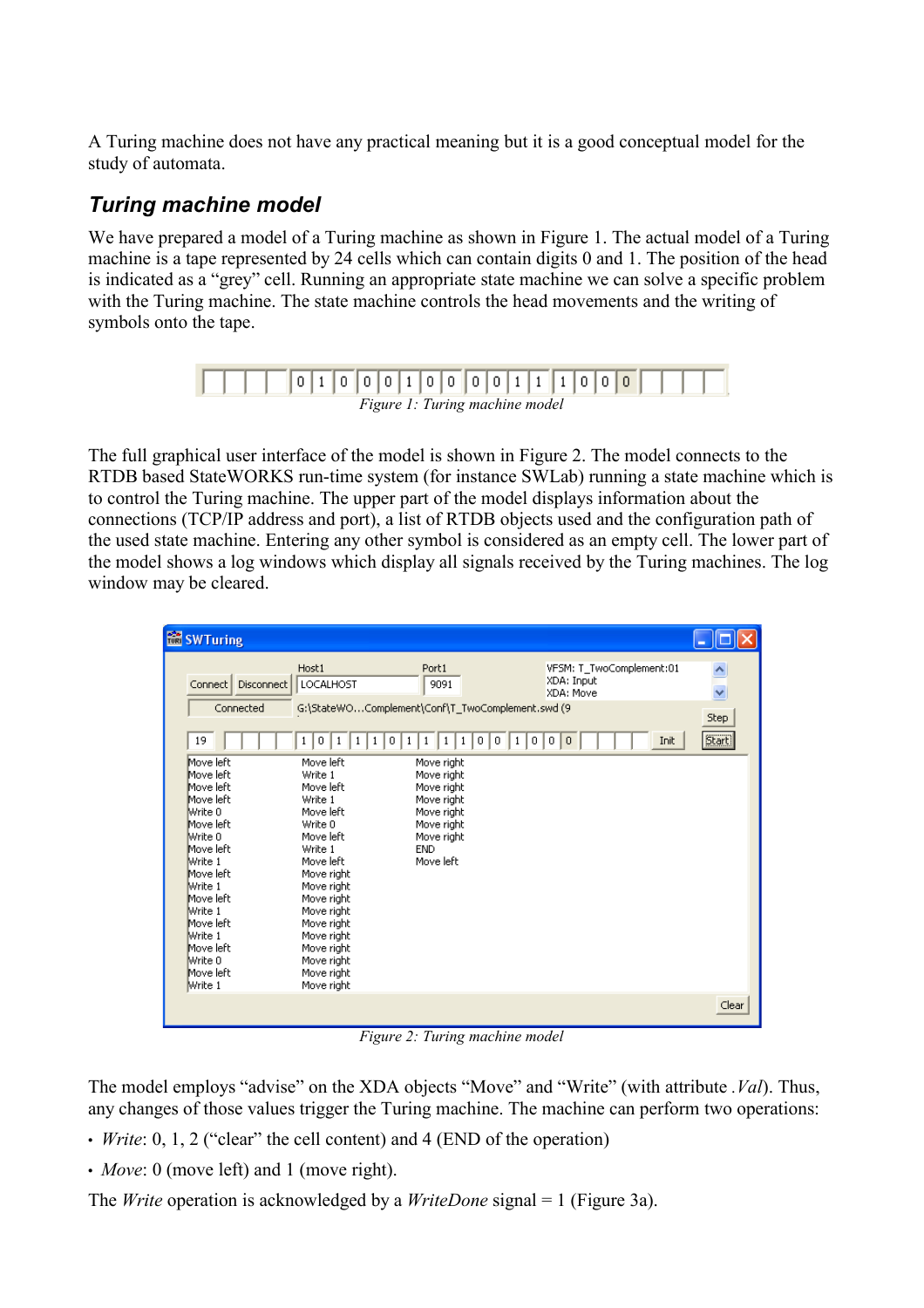The *Move* operation is acknowledged by a *MoveDone* signal = 1. In addition, the present input symbol under the head is read and sent to the RTDB setting there the value of the object "Input" ([Figure 3b](#page-3-0)). The *Input* symbols are limited to:

- 0 and 1 (corresponding to 0 and 1 of the *Write* symbols)
- any other unsigned integer is interpreted as an empty cell (in the examples the value 2 is used)



<span id="page-3-0"></span>*Figure 3: Turing machine acknowledges the Write (a) and Move (b) signals*

In addition, in the specification of the state machine the value 3 is used for *Input* as well as for *Write* for denoting a "none" symbol.

The model of the Turing machine has the following buttons:

- *Connect*: connects to the StateWORKS run-time system.
- *Disconnect*: disconnects from the StateWORKS run-time system.
- *Init*: initializes the cell to a predefined string (defined by the objects Par:InitString, Par:Begin StringPos and Par:StartPos). The string length is limited to 24 characters. The string and the start position can be also entered manually.
- *Start*/*Stop*: starts and stop the processing of the tape.
- *Step*: realizes one processing step.
- *Clear*: clears the content of the log window.

#### *Analysis of the example*

Any Turing machine using the binary alphabet {0,1} can be realized and studied using the software model. We have prepared an example which calculates a two's complement of a binary number using the known algorithm: check the digits from the right-most position, leaving them unchanged until meeting a "1". Leave the first "1" encountered unchanged and continue checking by inverting all subsequent digits. The initialisation values are:

```
Par:InitString = 0100010000111000
Par:Begin StringPos = 4
Par:StartPos = 19
```
where the parameter Par:InitString defines the 16-bit binary number to be converted into a two's complement.

The state transition diagram of the state machine which controls the Turing machine and realizes the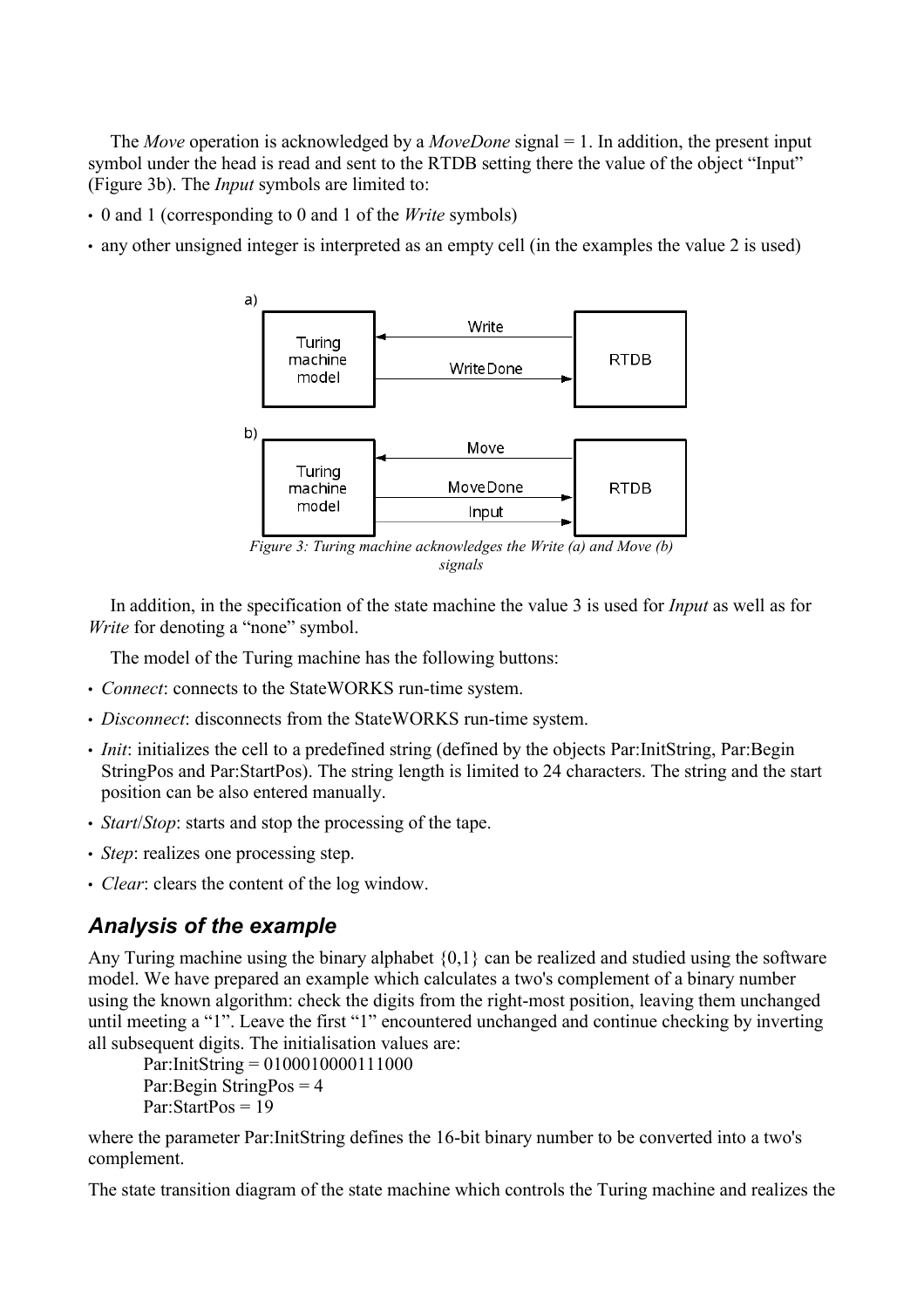conversion is shown in [Figure 4](#page-4-0). The processing of the binary number has three phases:

- Moving to the left until the digit "1" is encountered realized by states: MoveLeft0 and MoveLeft0Done.
- First digit "1" is skipped (state MoveLeft1) and all following digits are negated realized by states MoveLeft0Done, Write1\_MoveLeft and Write0\_MoveLeft.
- Encountering the empty cell terminates the processing and the head returns to the initial (left) position – realized by states: MoveRight and MoveRightDone; the initial position is identified when the head detects an empty cell which causes the last movement to the left (state MoveLeft).



<span id="page-4-0"></span>*Figure 4: The ST diagram of the T\_TwoComplement state machine*

The details of the solution can be studied in the project T\_TwoComplement.prj. Running the application using SWLab we can test it more carefully changing the binary number and running the conversion continuously (Start/Stop button) or step-by-step (Step button). The log window shows all (Move and Write) commands send to the Turing machine models.

| MoveLeft0      | Entry action | MoveLeft<br>SetInputNone |
|----------------|--------------|--------------------------|
|                | eXit action  |                          |
|                |              |                          |
| MoveLeft0_Done | MoveDone     |                          |

<span id="page-4-1"></span>*Figure 5: The ST table of the state MoveLeft0*

We will limit the discussion to an analysis of the states which show solutions of the problems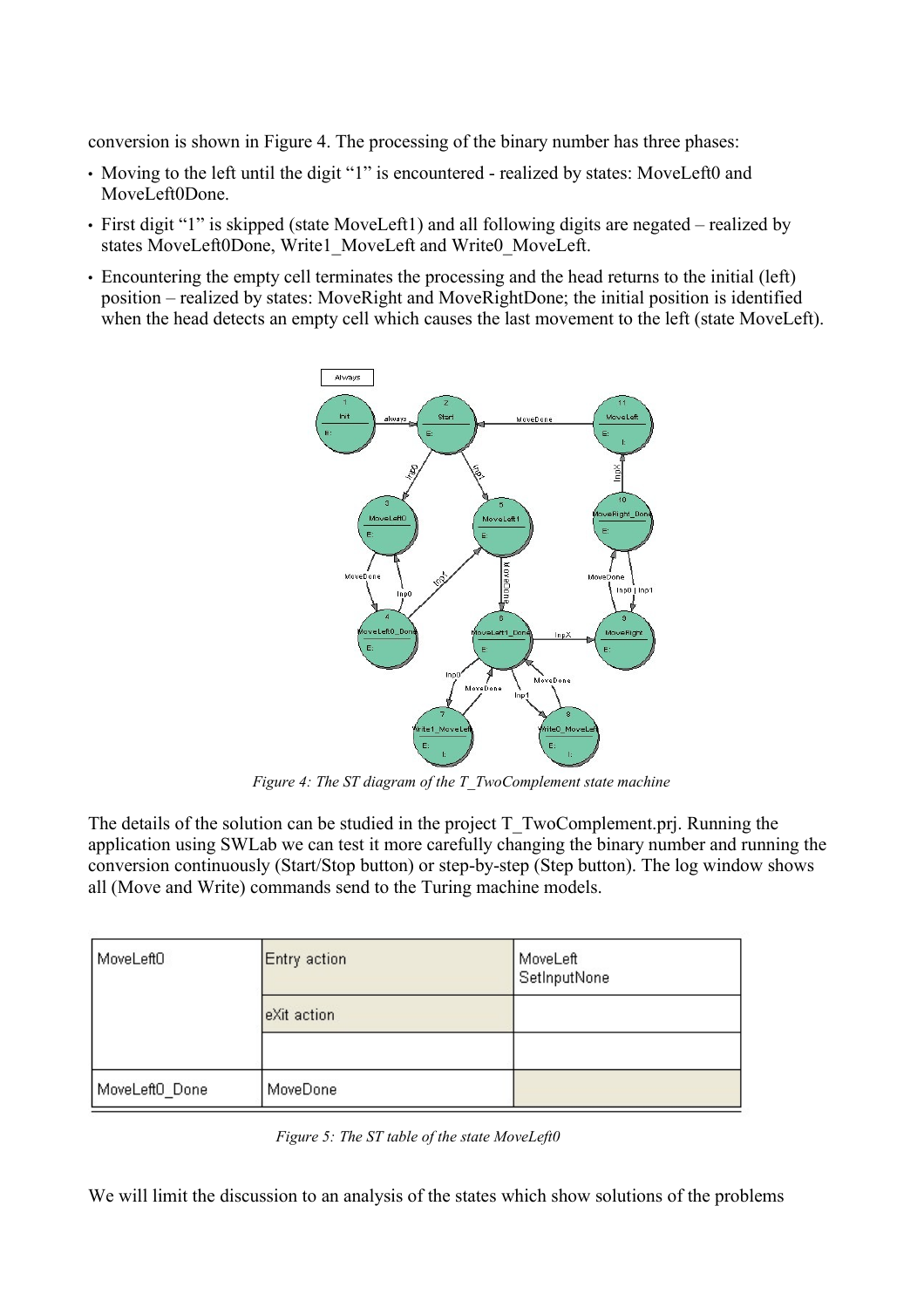discussed in the beginning: consumption of control values and generation of input and output events. We take for that two states shown in [Figure 5](#page-4-1) and [Figure 6.](#page-5-1)On entering the state MoveLeft0 the state machine issues the output MoveLeft and waits for an acknowledgement. Receiving the acknowledgement MoveDone the state machine goes to the state MoveLeft0\_Done where it clears the MoveDone control value.

In both states dummy actions are performed allowing objects to generate an event:

- The action SetMoveNone in the state MoveLeft0Done allows a repetition of the action MoveLeft after return to the state MoveLeft0.
- The action SetInputNone in the state MoveLeft0 assure an input event in the state MoveLeft0\_Done.

| MoveLeft0_Done | Entry action | ClearMoveDone<br>SetMoveNone |
|----------------|--------------|------------------------------|
|                | eXit action  |                              |
|                |              |                              |
| MoveLeft0      | lnp0         |                              |
| MoveLeft1      | Inp1         |                              |

<span id="page-5-1"></span>*Figure 6: The ST table of the state MoveLeft0\_Done*

The state machine sends to the Turing machine either a Move signal or Move and Write signals. In the later case the sequence Move-Write must be assured. Instead of using two states we have arranged it as shown in [Figure 7.](#page-5-0) On entering the state Write1\_MoveLeft the state machine sends the signal Write1 to the Turing machine. Receiving the acknowledgement WriteDone the state machine sends the signal MoveLeft (as an Input Action). If this signal is acknowledged by the MoveDone signal the state machine changes to the state MoveLeft1 Done.

| Write1 MoveLeft | Entry action | Write1<br>SetInputNone |
|-----------------|--------------|------------------------|
|                 | eXit action  |                        |
|                 | WriteDone    | MoveLeft               |
| MoveLeft1_Done  | MoveDone     |                        |

<span id="page-5-0"></span>*Figure 7: The ST table of the state Write1\_MoveLeft*

# *Conclusions*

When coding a parser type of application we use events to trigger a function which processes the corresponding string or message. Executing directly the specification with the help of the StateWORKS run-time system we have to handle explicitly the consumption of events and